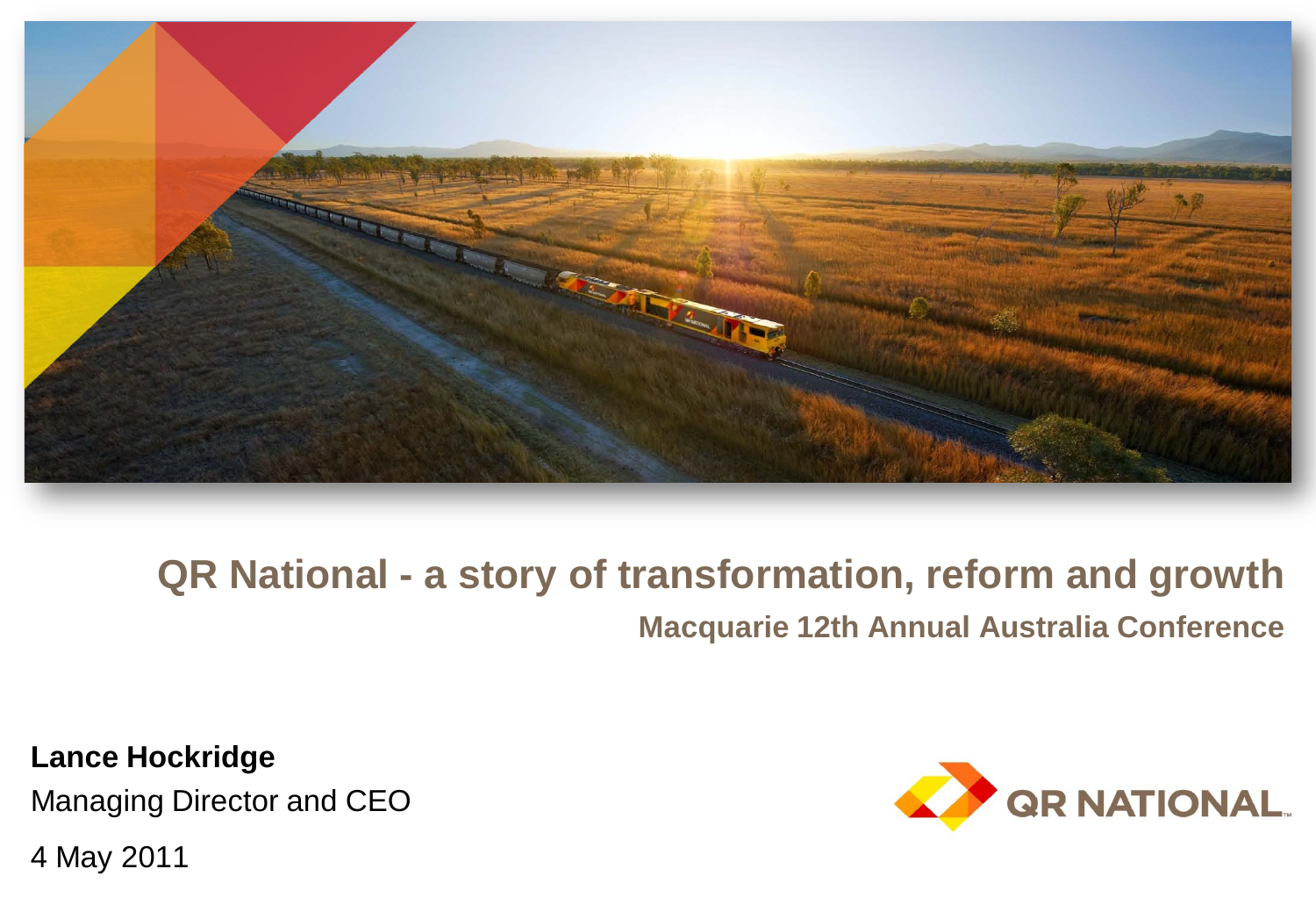#### **Important Notice**



#### **Reliance on third party information**

This Presentation was prepared by QR National Limited (ACN 146 335 622) ("QR National"). This Presentation may contain information that has been derived from publicly available sources that have not been independently verified. No representation or warranty is made as to the accuracy, completeness or reliability of the information.

#### **Information subject to change**

This Presentation is information in a summary form only. Any information or opinions expressed in this Presentation are subject to change without notice and QR National is not under any obligation to update or keep current the information contained within this Presentation.

#### **Not investment advice**

This Presentation is not intended and should not be considered to be the giving of investment advice by QR National or any of its directors, officers, agents, employees or advisers. The information provided in this Presentation has been prepared without taking into account the recipient's investment objectives, financial circumstances or particular needs. Each party to whom this Presentation is made available must make its own independent assessment of QR National after making such investigations and taking such advice as may be deemed necessary.

#### **No offer of securities**

Nothing in this Presentation should be construed as either an offer to sell or a solicitation of an offer to buy or sell securities in QR National in any jurisdiction.

#### **Forward looking statements**

This Presentation may include forward-looking statements. Although QR National believes the expectations expressed in such forward looking statements are based on reasonable assumptions, these statements are not guarantees or predictions of future performance, and involve both known and unknown risks, uncertainties and other factors, many of which are beyond QR National's control. As a result, actual results or developments may differ materially from those expressed in the statements contained in this Presentation. Investors are cautioned that statements contained in this Presentation are not guarantees or projections of future performance and actual results or developments may differ materially from those projected in forward-looking statements.

#### **No liability**

To the maximum extent permitted by law, neither QR National nor its related bodies corporate, directors, employees or agents, nor any other person, accepts any liability, including without limitation any liability arising from fault or negligence, for any errors, misstatements in or omissions from this Presentation or any direct, indirect or consequential loss arising from the use of this Presentation or its contents or otherwise arising in connection with it.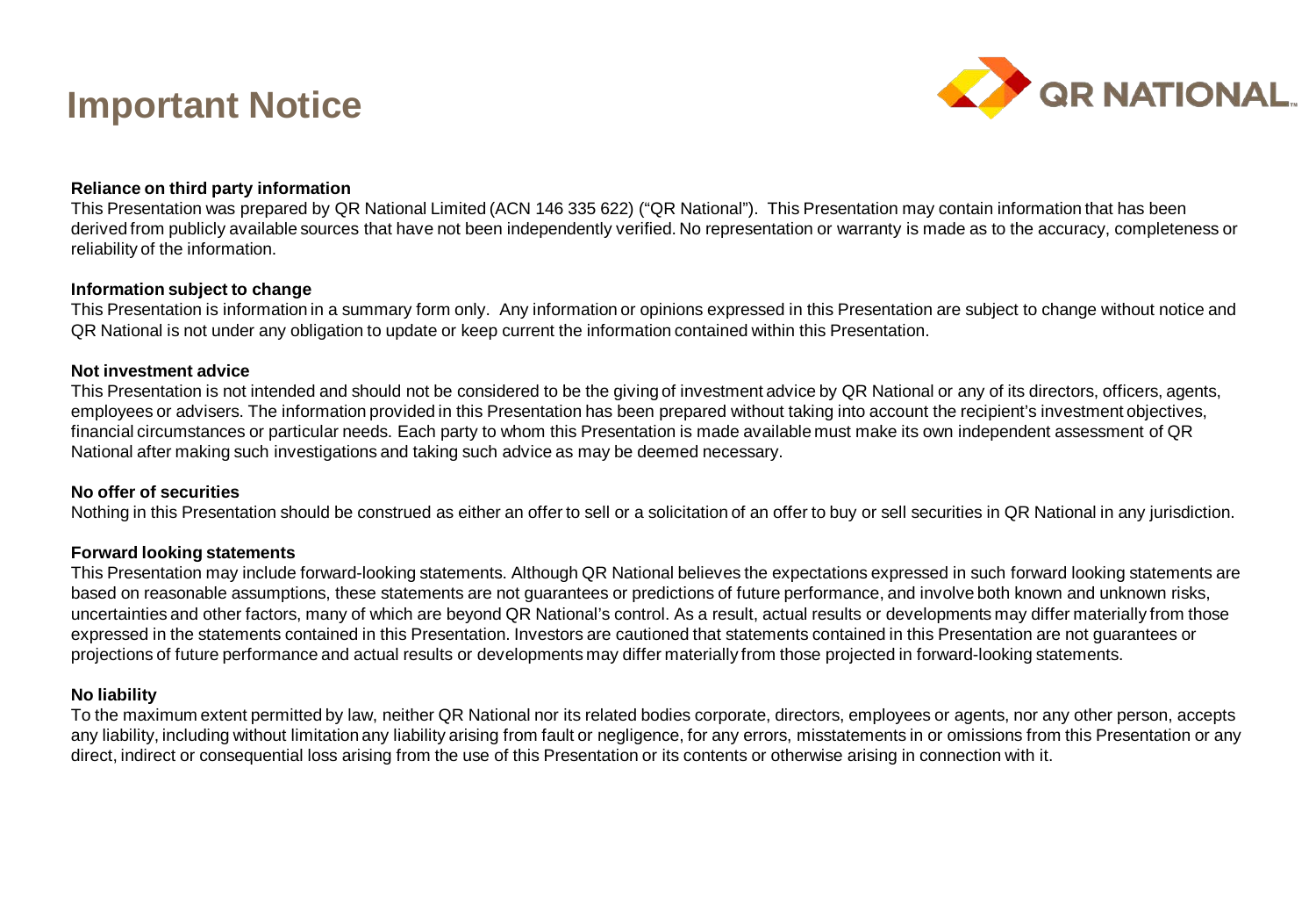





**A new era for Australia's largest rail freight business**



**Creating value through business transformation and reform**



**Leveraged to the resources sector and generational growth**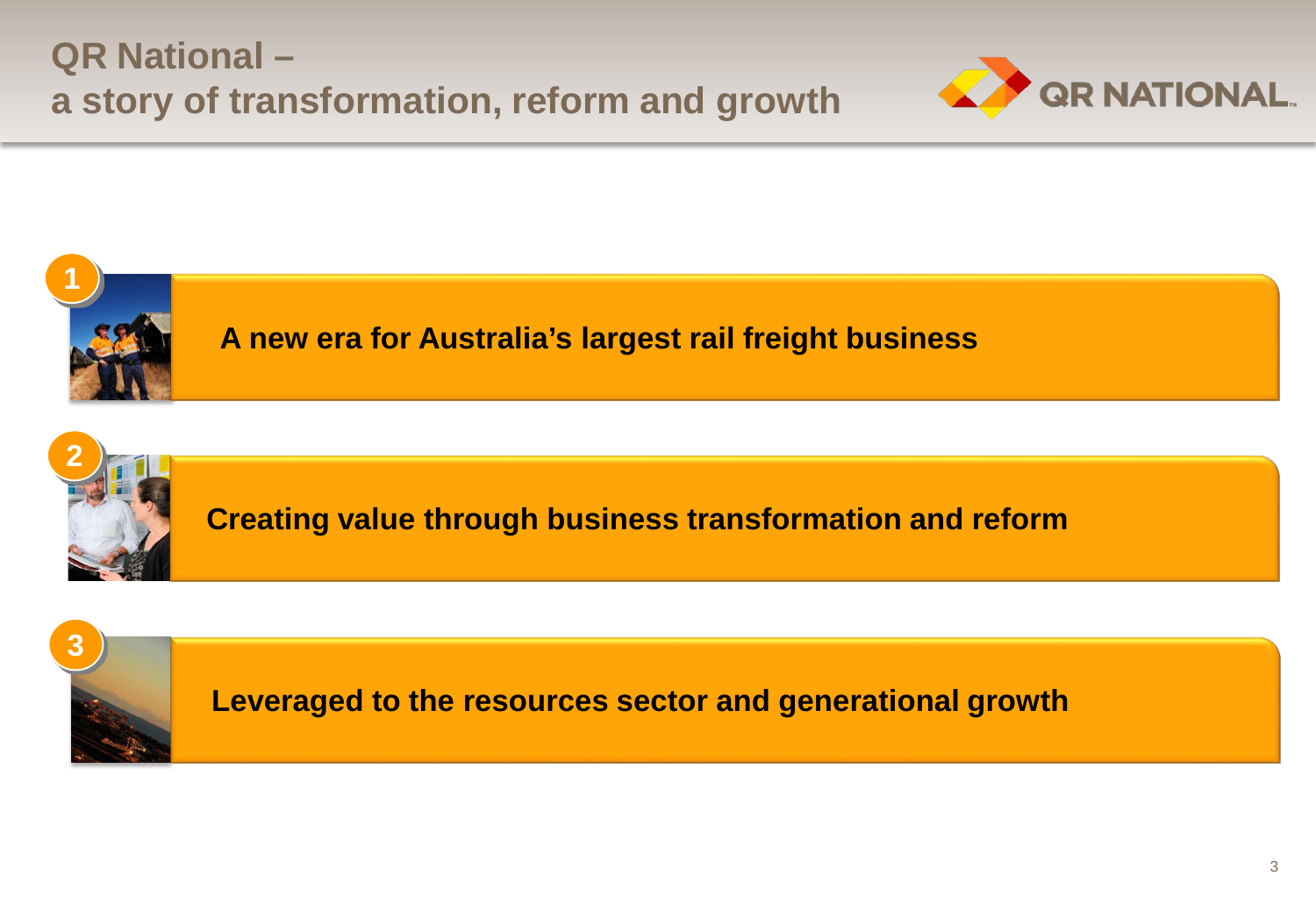





**A new era for Australia's largest rail freight business**



**Creating value through business transformation and reform**



**Leveraged to the resources sector and generational growth**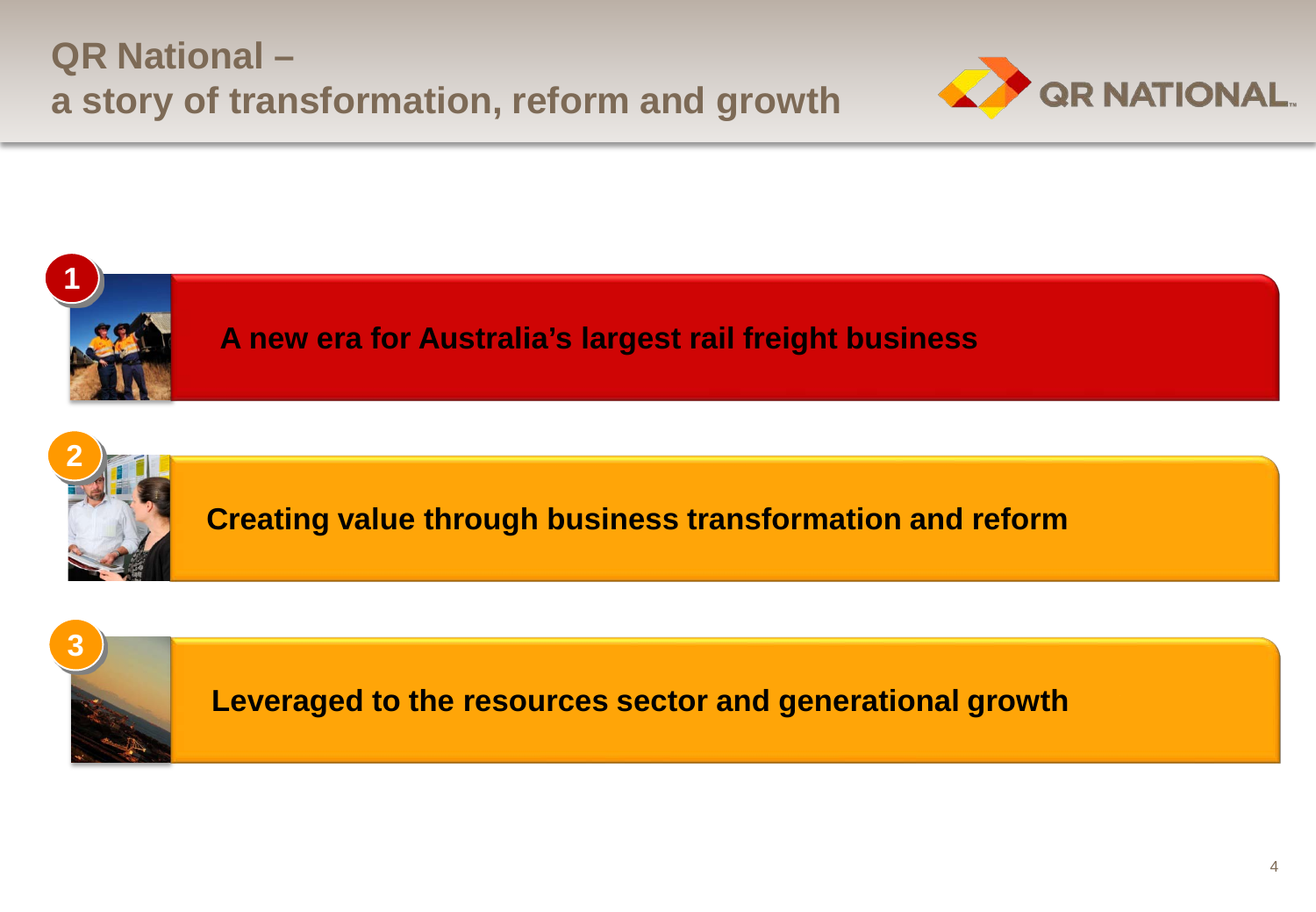# **QR NATIONAL.**

#### **Australia's largest rail freight business**



| <b>QR National's Business Profile</b><br>FY10A pro forma |         |
|----------------------------------------------------------|---------|
| Revenue (A\$ billion)                                    | 2.9     |
| <b>EBITDA (A\$ million)</b>                              | 621     |
| <b>Fixed Assets (A\$</b><br>billion)                     | 7.5     |
| <b>Tonnes</b>                                            | 263mt   |
| Locomotives                                              | ~1200   |
| Wagons                                                   | ~16,000 |
| <b>Employees</b>                                         | 9,390   |
| <b>Track managed</b>                                     | 2,300km |

QR National below rail track (CQCN)

Source: QR Ltd management analysis, 2010; QR National draft pro forma financial statements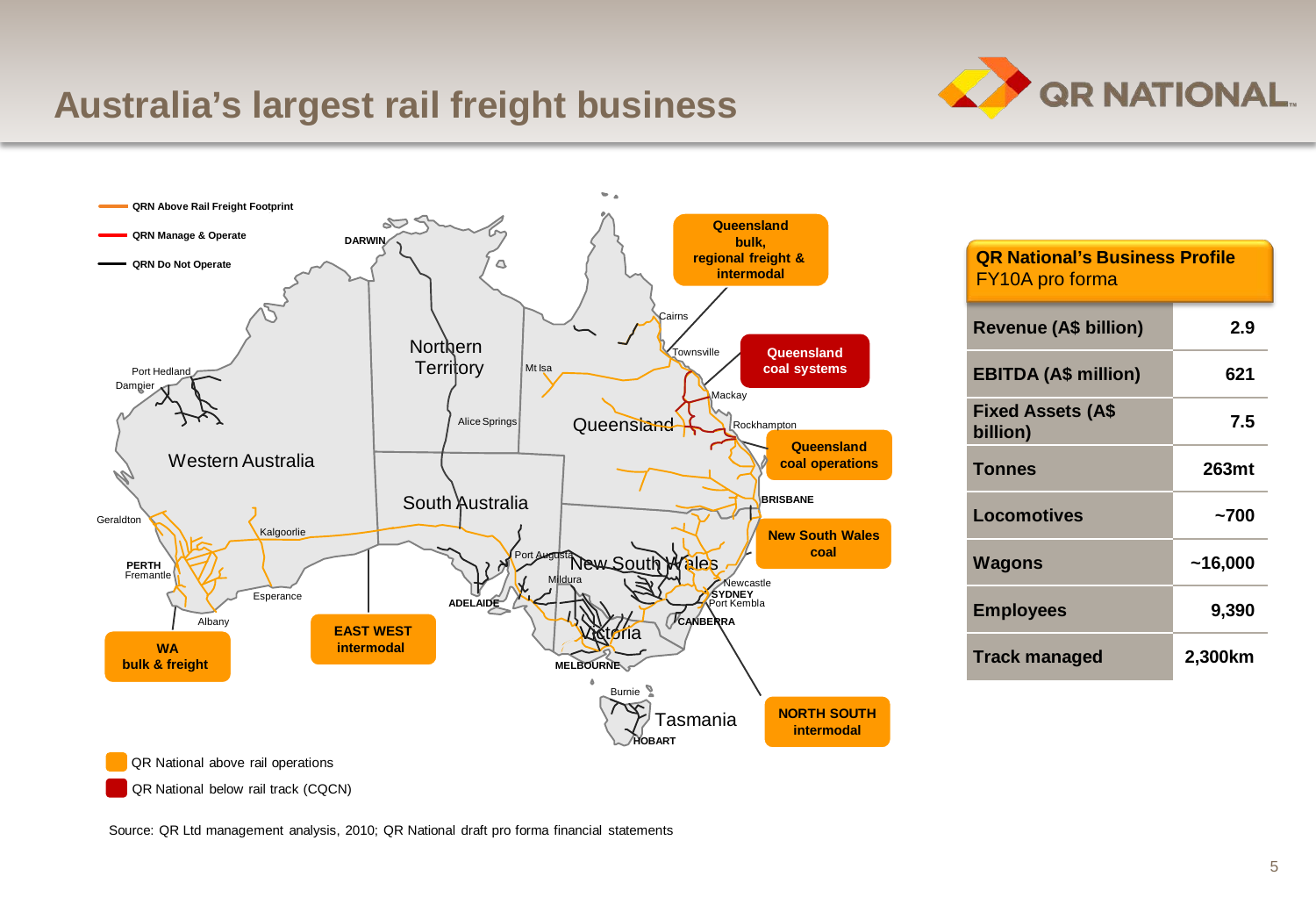

#### **Exposed to booming Australian resources**

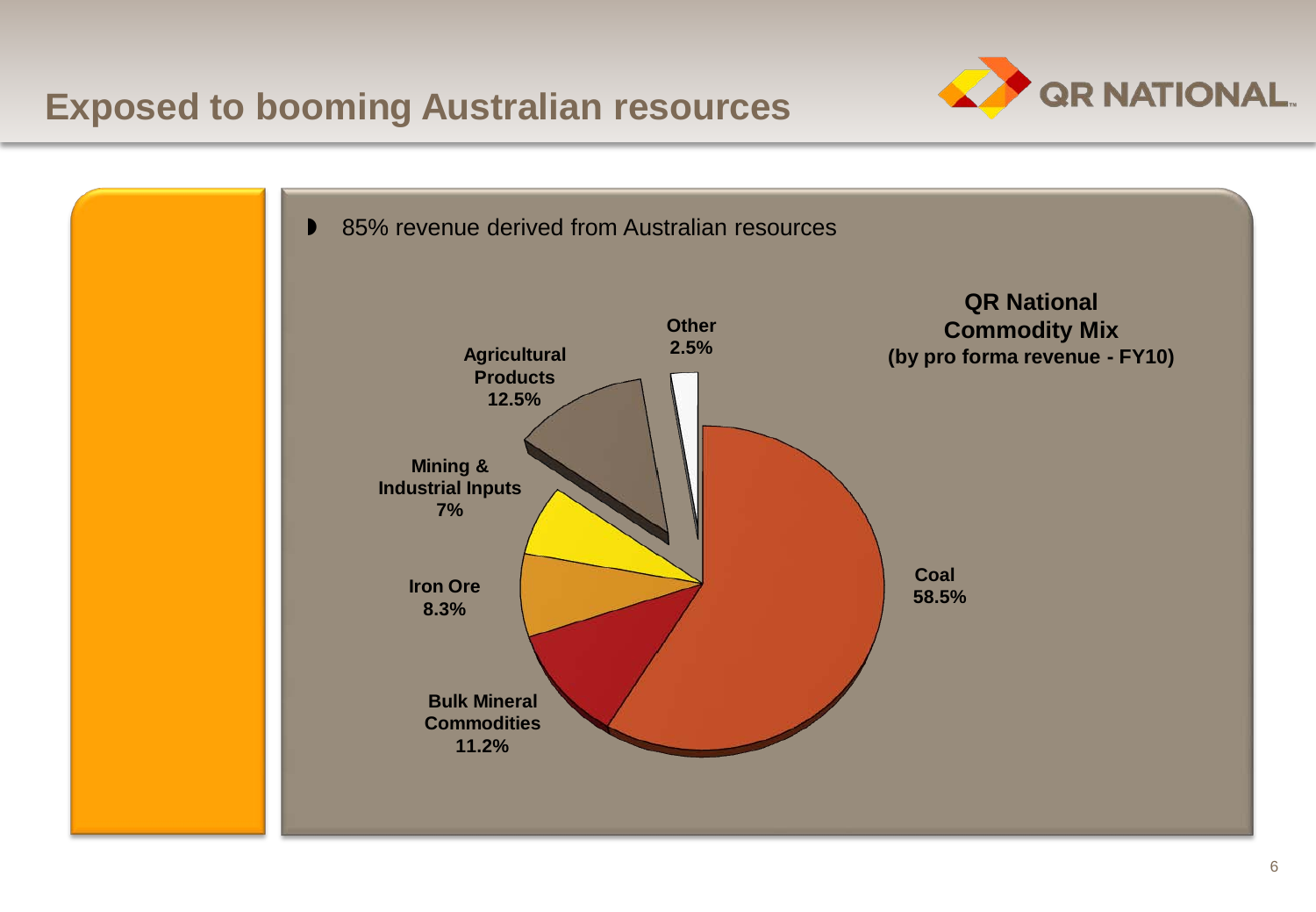#### **Australia's largest IPO in over a decade**



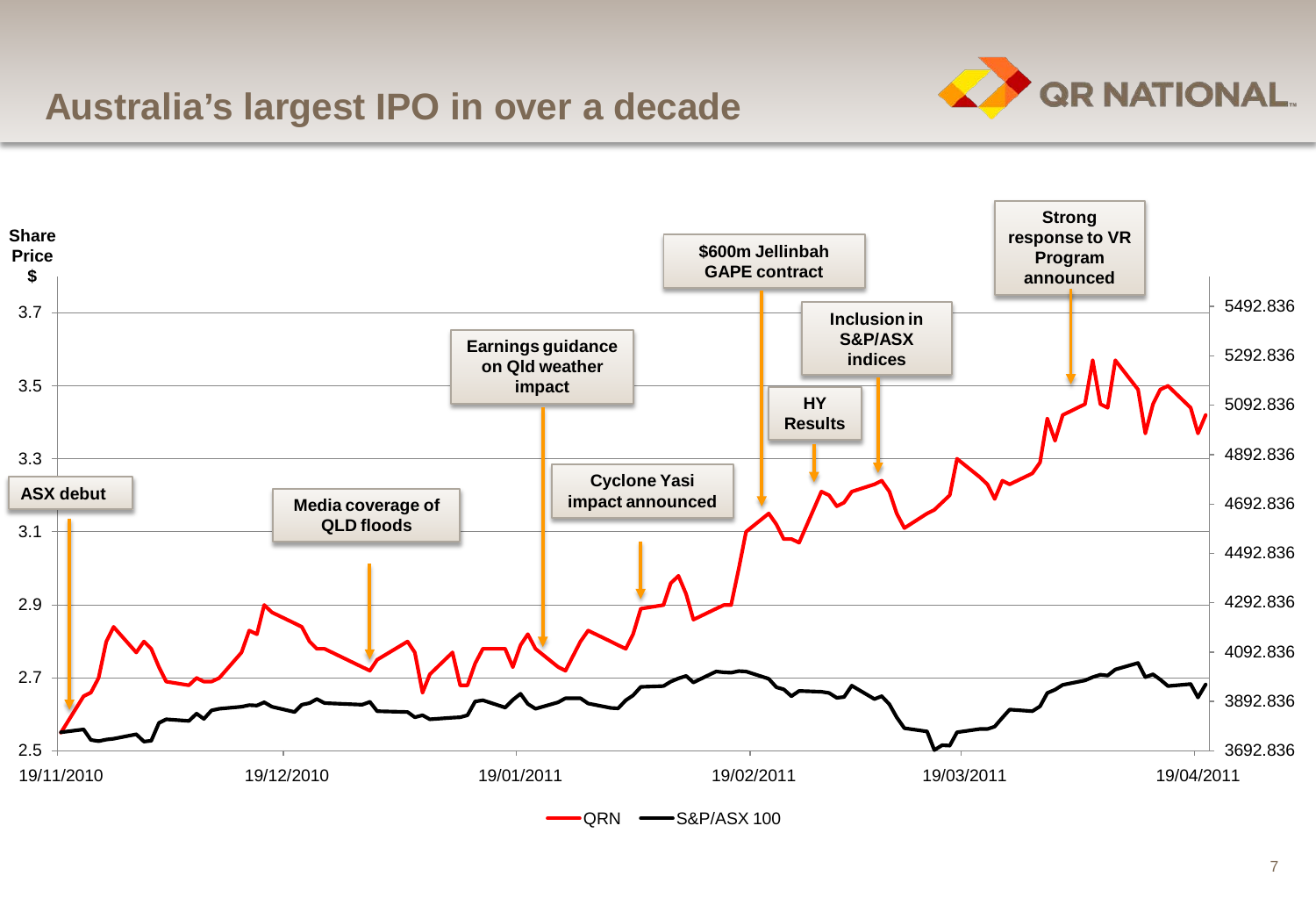#### **An IPO with global investment interest**



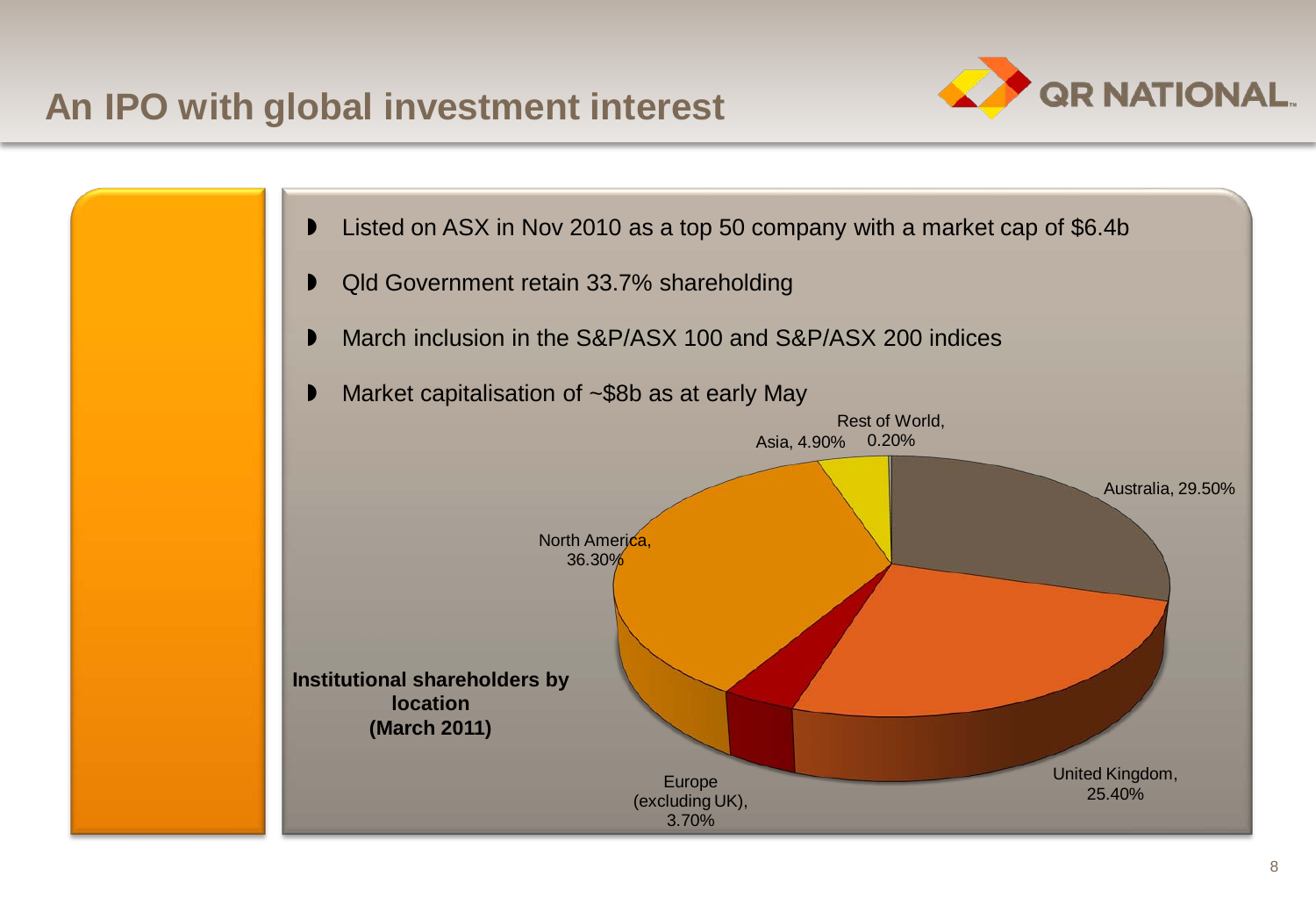### **Life as an ASX listed company has brought new opportunities**





9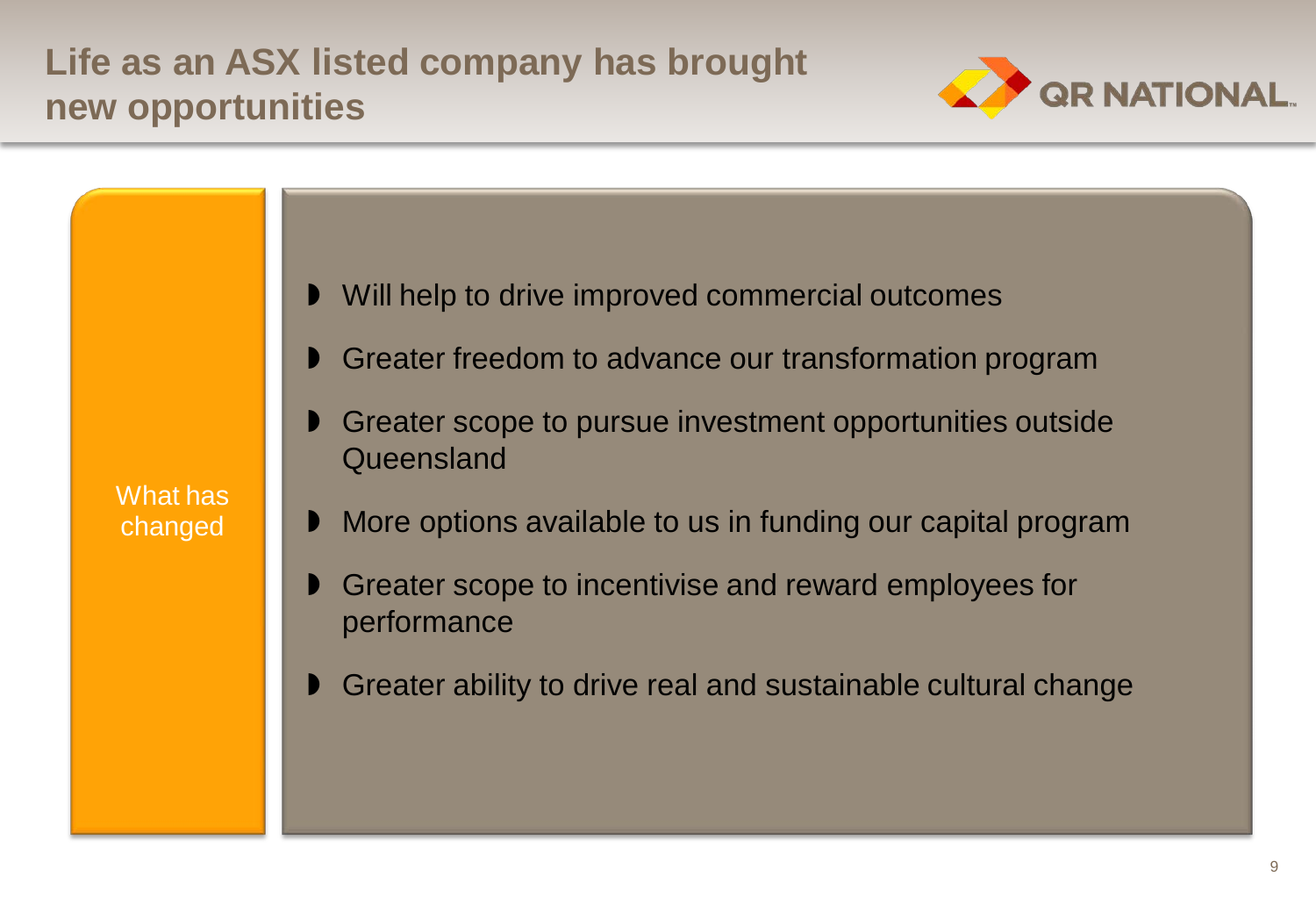#### **and a new focus on delivering shareholder value**



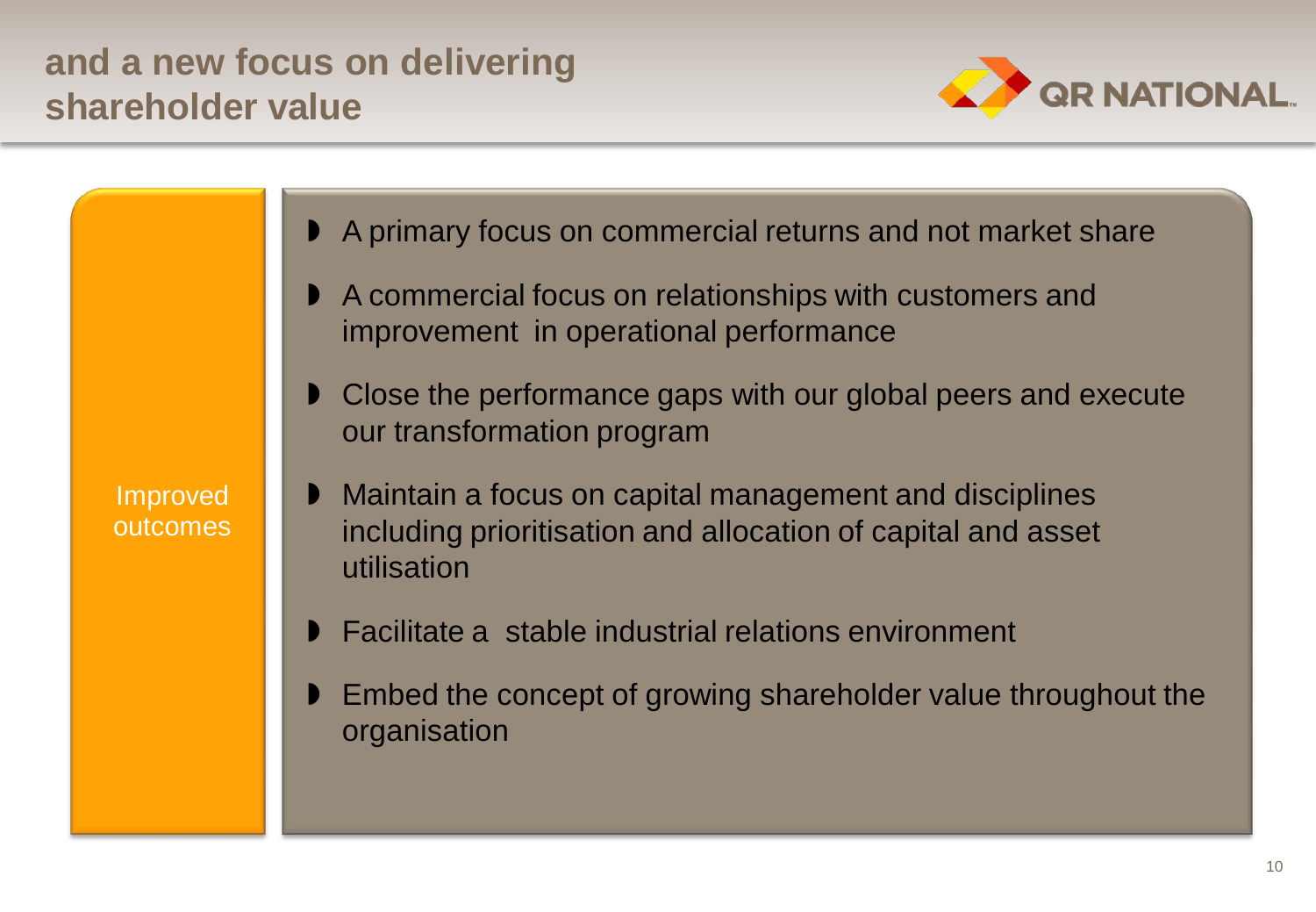#### **Smooth transition to privatisation**



- Smooth transition from Government ownership to ASX listed entity
- Safety performance continues to improve
	- 41% improvement in LTIFR for calendar year 2010
	- LTIFR at March 3.7 (per million hours worked)
- Transformation initiatives are gaining traction
	- Operating model
	- Commercial excellence
	- **D** Capital productivity
	- Addressing administrative overheads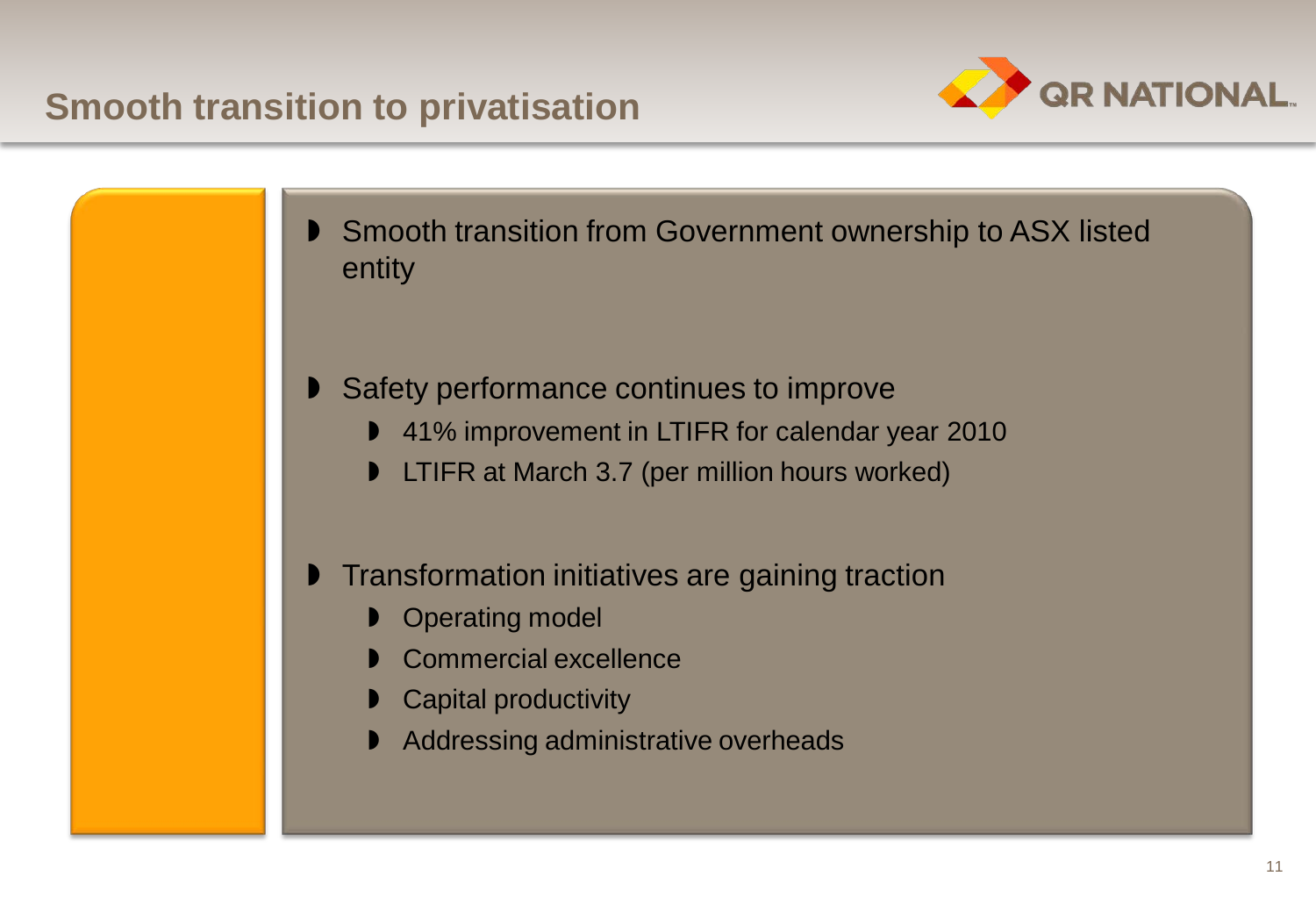#### **Solid first half performance**



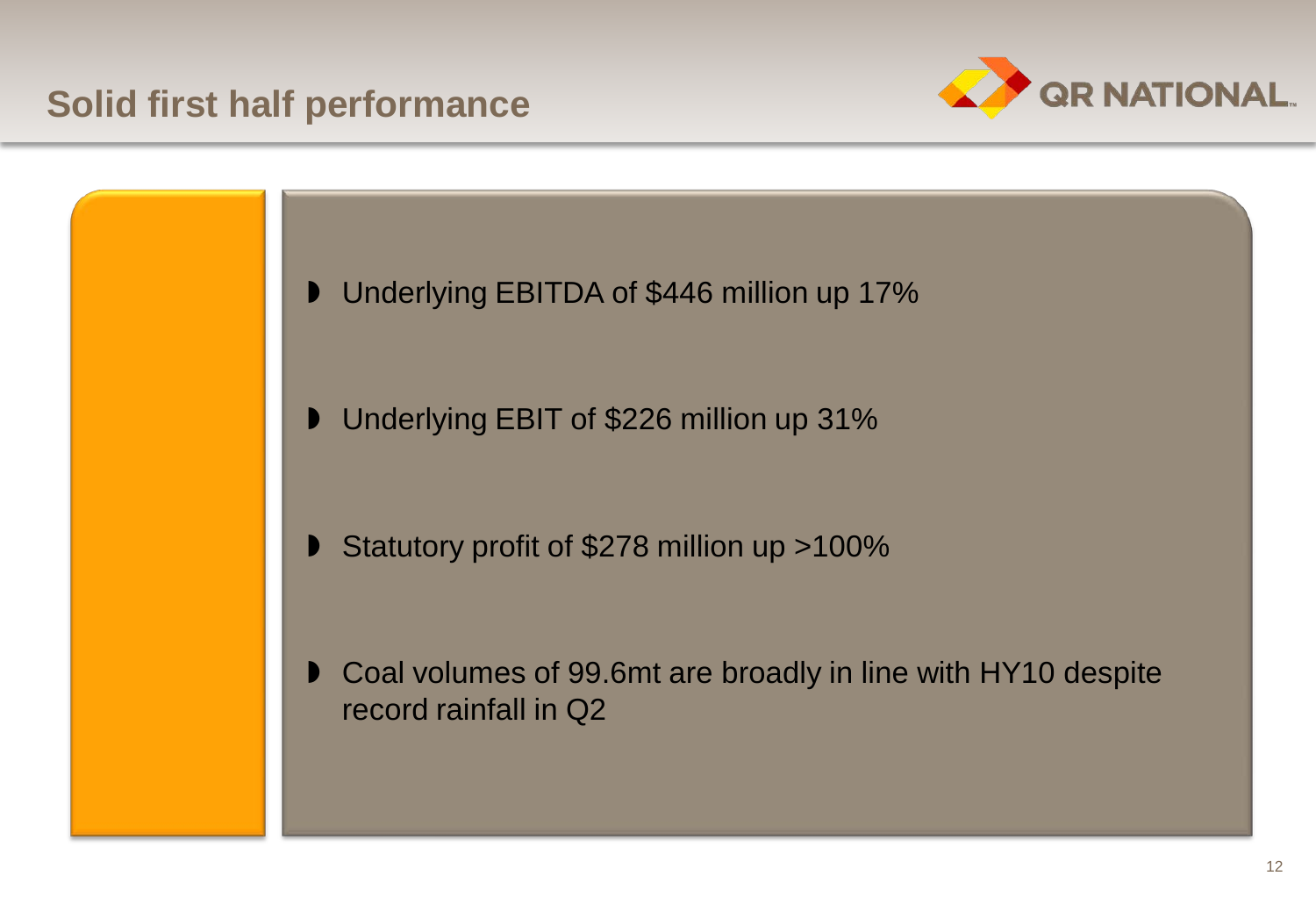#### **Strong focus on revenue quality uplift**

underpin future growth





13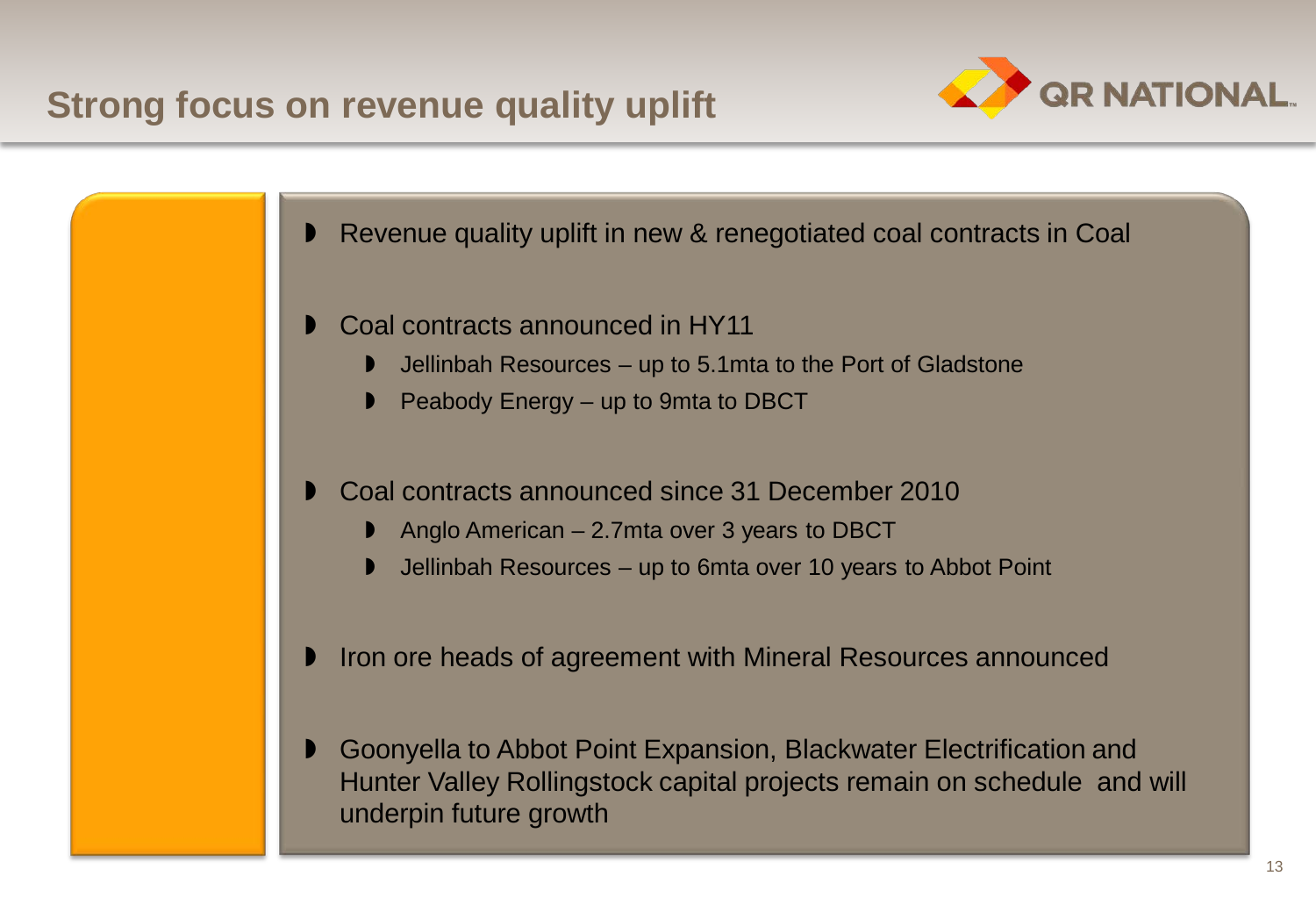### **Rapid recovery from record flooding**



- All QR National systems operational
- West Moreton system re-opened on 28 March 2011
- Work to recover infrastructure completed within days of floods receding
- Flood Recovery Taskforce co-ordinates recovery & maximises system-wide railings
- Maintenance brought forward, anticipating strong Q4 railings
- Infrastructure damage limited to \$4m; no damage to rolling stock



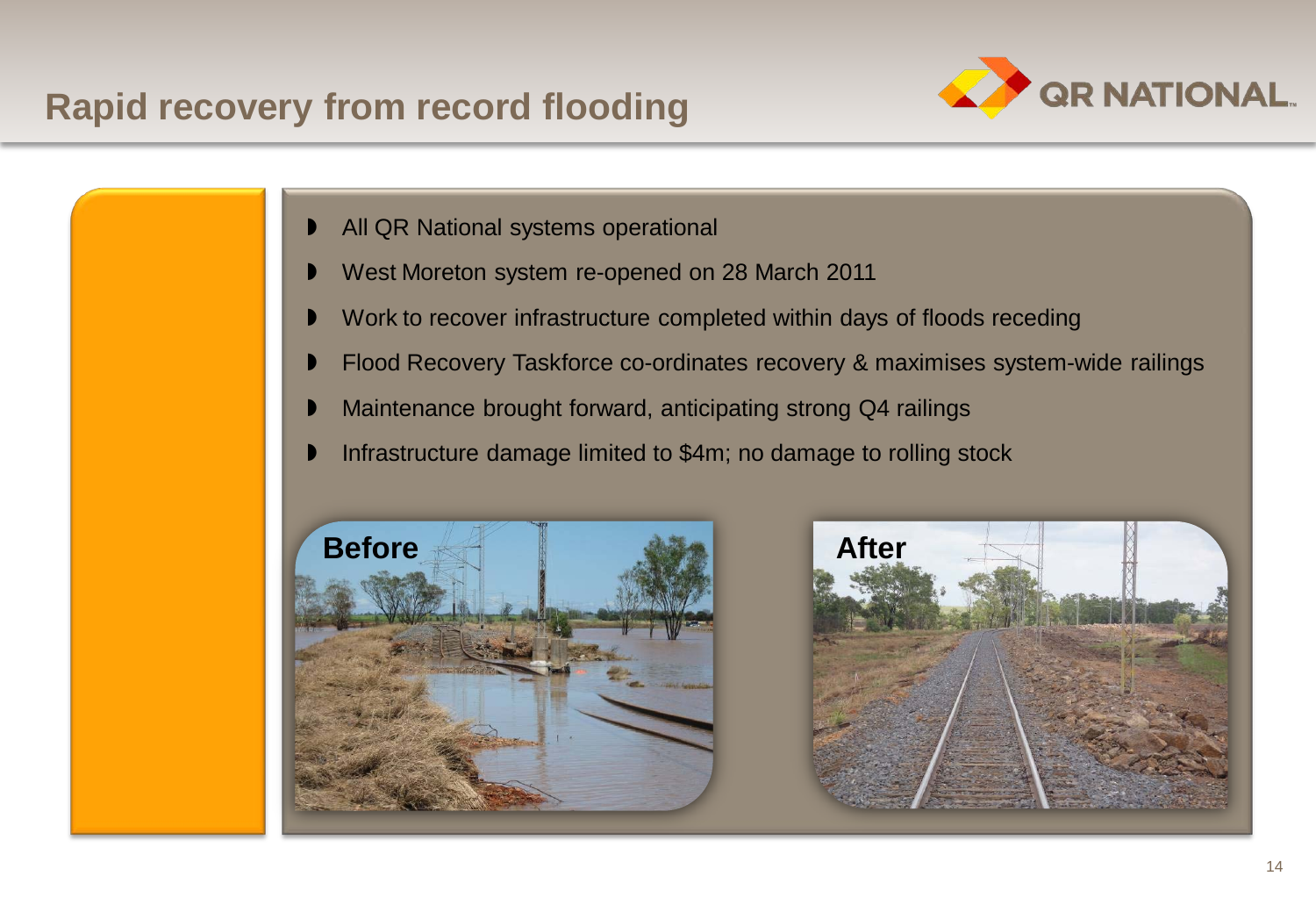





**A new era for Australia's largest rail freight business**



**Creating value through business transformation and reform**



**Leveraged to the resources sector and generational growth**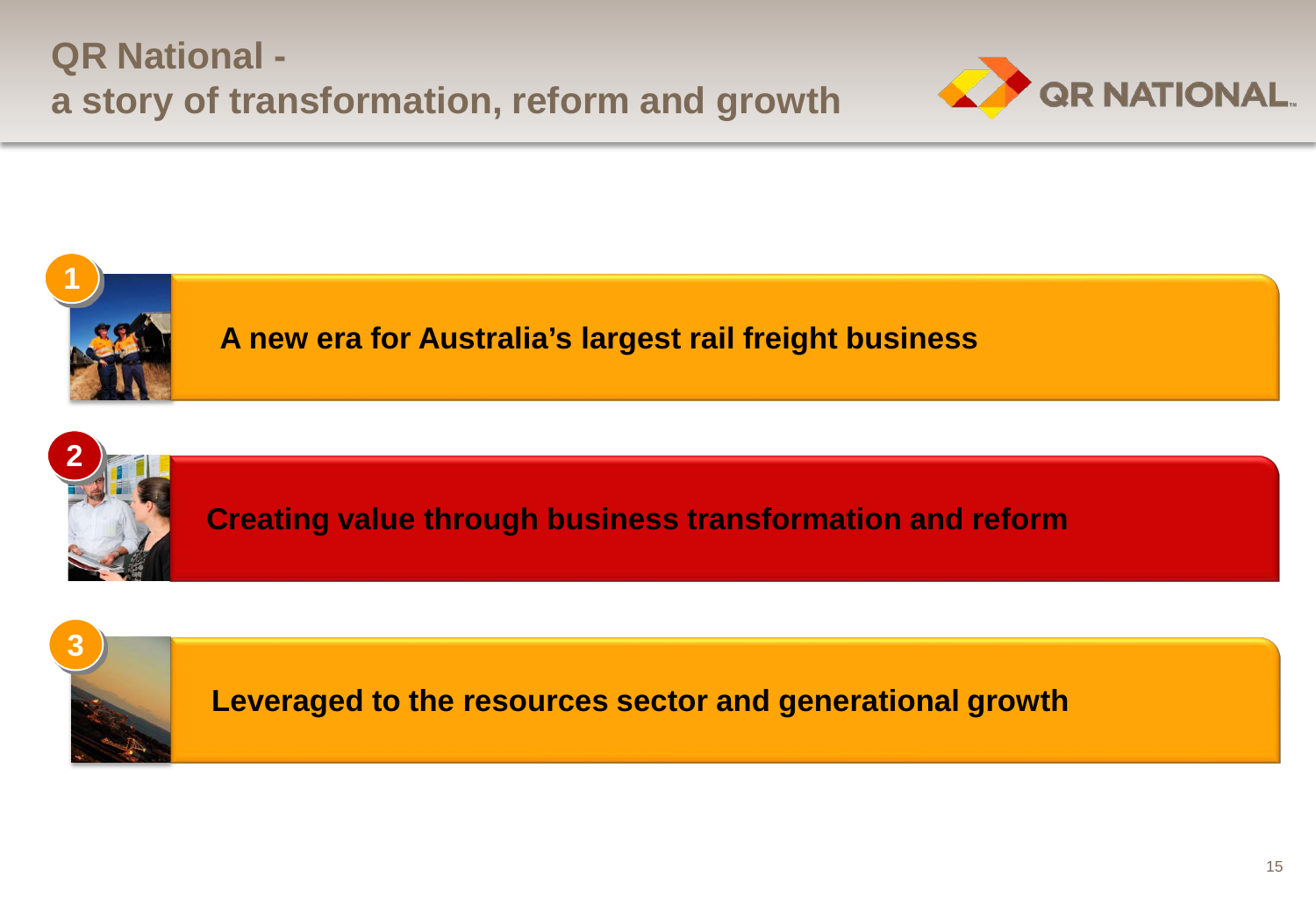## **Creating value through internal reform and business growth**





#### **Current Position**

#### **Future Position**

Source: QR National Strategy Program, 2010<br>Note: Table not drawn to scale and is illustr Table not drawn to scale and is illustrative only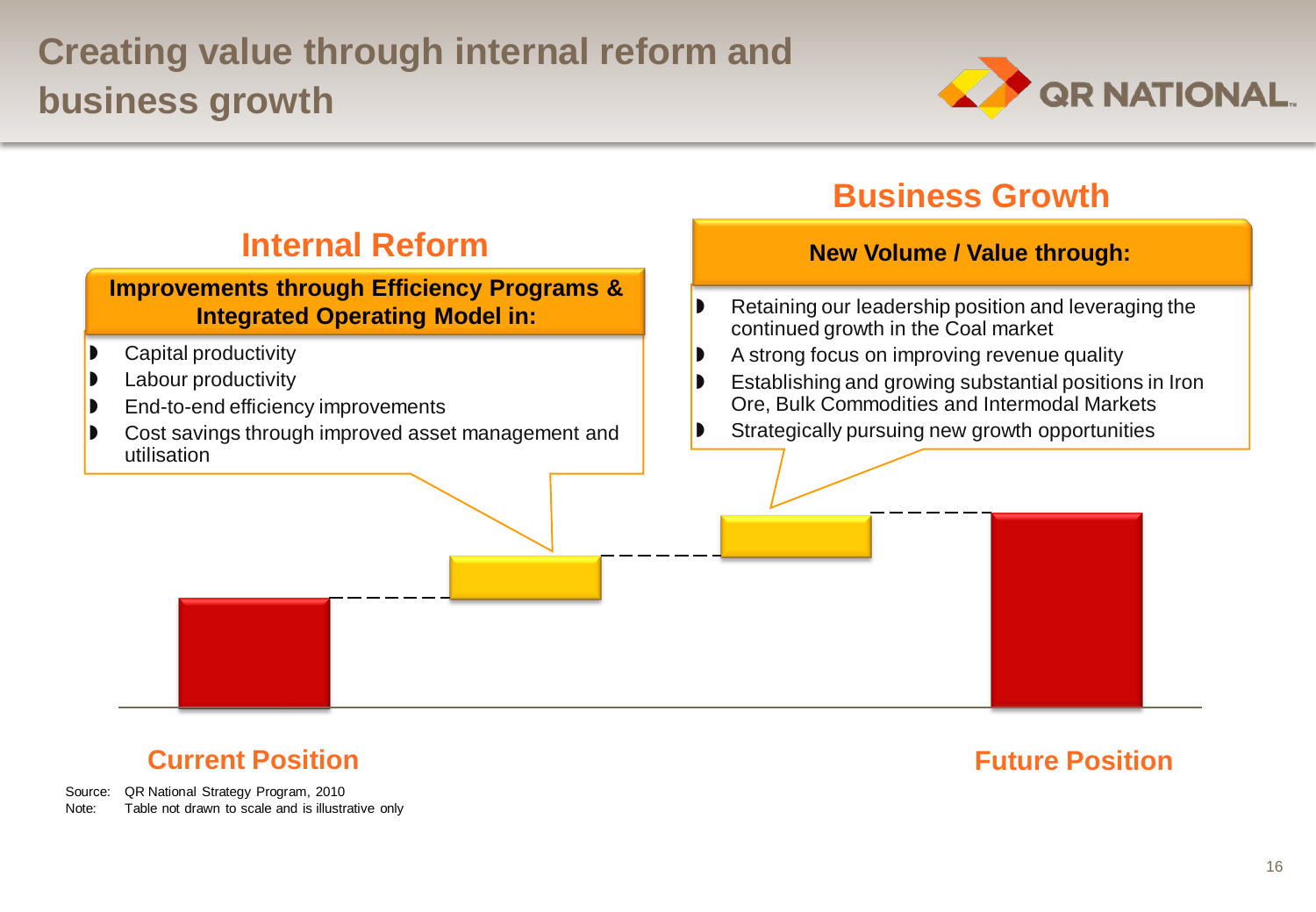### **Transformation gaining traction**



| <b>Enterprise wide projects</b>  | <b>Key results</b>                                                                                                                                                                                                                          |
|----------------------------------|---------------------------------------------------------------------------------------------------------------------------------------------------------------------------------------------------------------------------------------------|
| <b>World class safety</b>        | 41% reduction in LTIFR over calendar year 2010 - now 3.7 (per million hours<br>worked)<br>Safety Interactions progressing toward target at 6,000 per month<br>Established Safety, Health and Environment communities of competency          |
| Strong and empowered leadership  | Significant change in the Executive & Management Leadership Teams<br>New organisational values launched February 2011<br>Front line supervisor training rolled out to 660 staff - completed February 2011                                   |
| <b>Commercial excellence</b>     | EBIT uplift from all new or renegotiated contracts achieved<br>Dedicated customer relationship management<br>Operating model projects established in Blackwater, Moura and Goonyella<br>systems and payload improvements are being realised |
| World class capital productivity | Capital management disciplines and processes embedded<br>Cost optimisation process established for significant capital projects<br>Established Rail Fleet Planning community of competency                                                  |
| <b>Procurement excellence</b>    | Procurement OPEX savings realised in FY11<br>Centralised procurement coordination structure in place<br>Improved procurement capability - recruitment and training                                                                          |
| End to end maintenance           | Established Asset Reliability community of competency<br>Rollingstock maintenance practices review completed<br>Reliability Centred Maintenance program driving improvements in reliability and<br>availability of locomotives              |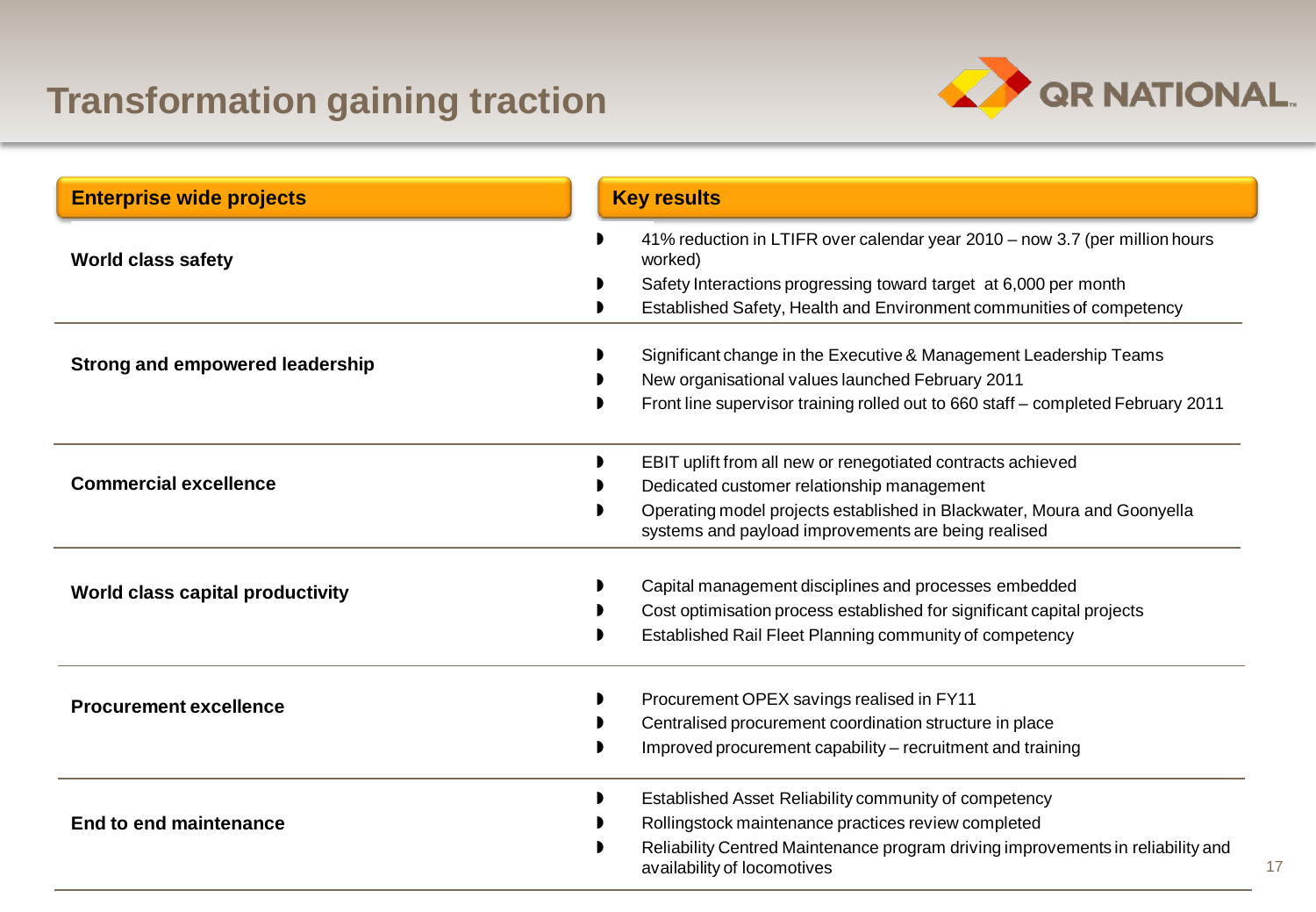#### **Voluntary Redundancy Program**





- 3,500 employees in scope including head office, administration and shared services to ensure alignment of costs and productivity to benchmark levels
- Part of cultural change towards performance based organisation
- 920 employee expressions of interest received 600 accepted
- Majority departed late April with remaining employees to depart by end of financial year
- Foreshadowed proposed future restructure with further redundancies
- Overall employment number in frontline operations underpinned by robust business growth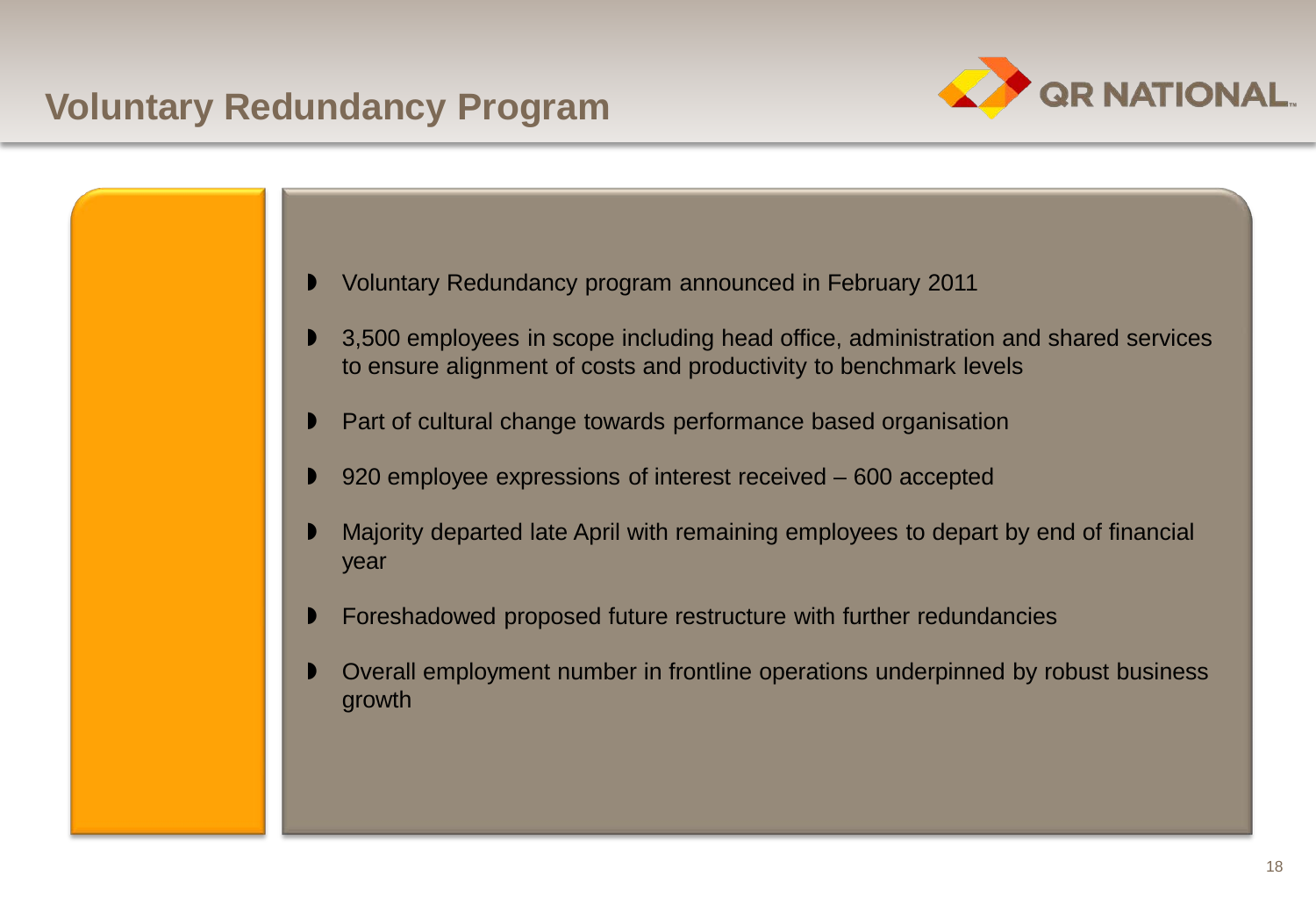### **Business growth will underpin future employment**



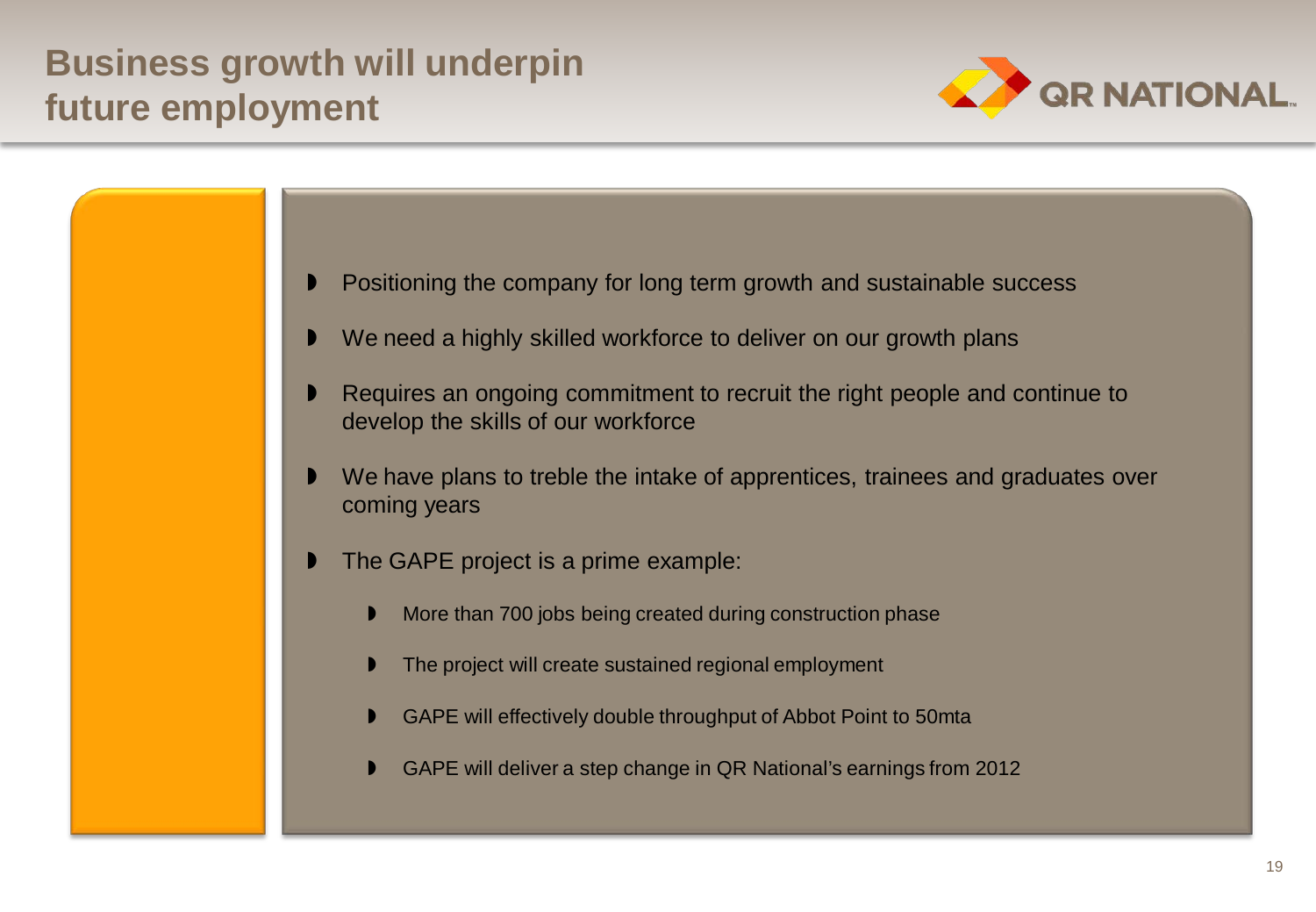#### **Improving our focus on customer service**



- We serve 22 major customers in the coal markets in Queensland and New South **Wales**
- And many hundreds of customers in our Freight businesses
- We are committed to improving our service delivery in all markets
- Significant improvements in service performance have been achieved over the past two years
- We recognise that we still have work to do to improve our customer service
- A transition to performance based contracts is helping to drive better service outcomes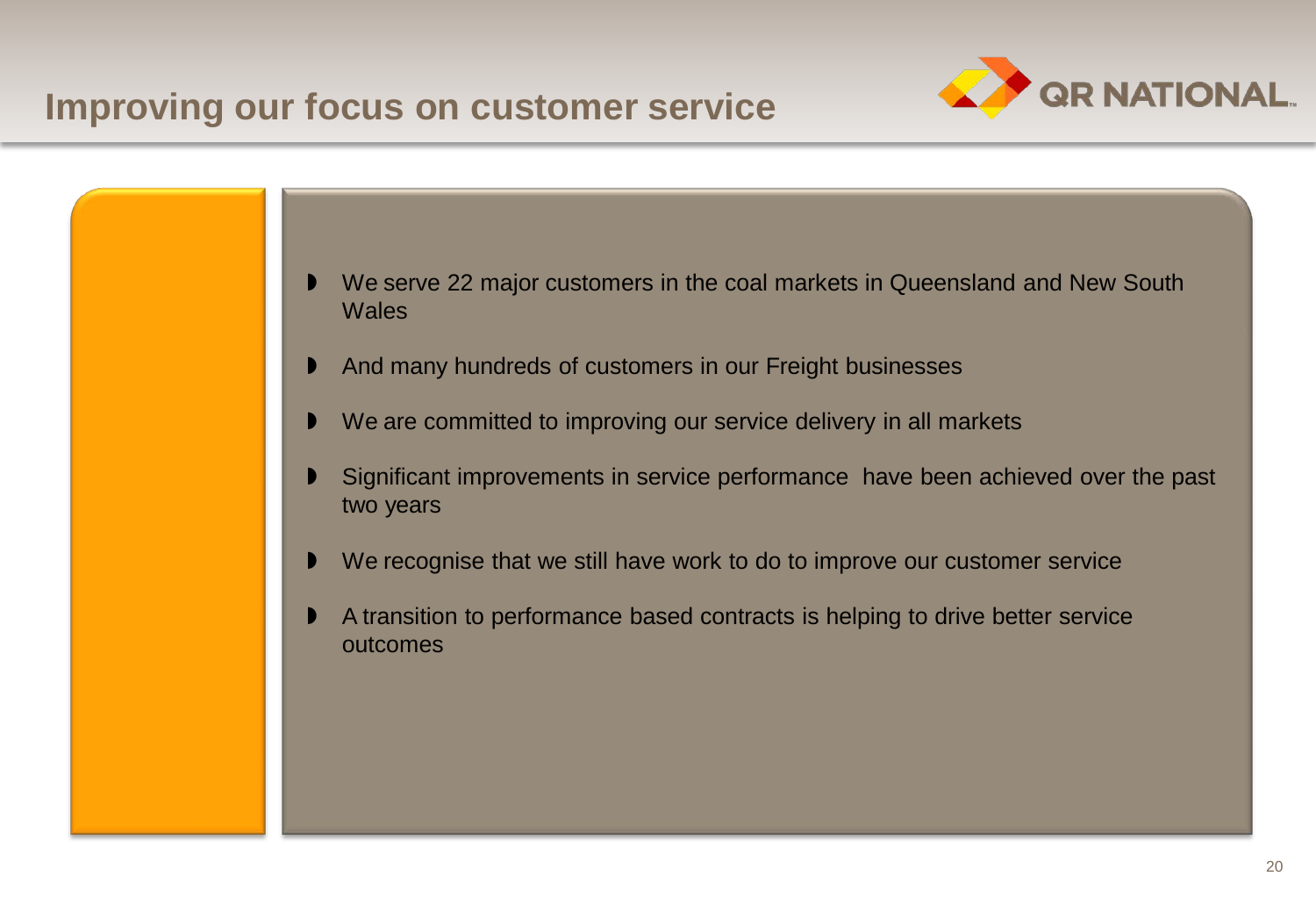





**A new era for Australia's largest rail freight business**



**Creating value through business transformation and reform**



**Leveraged to the resources sector and generational growth**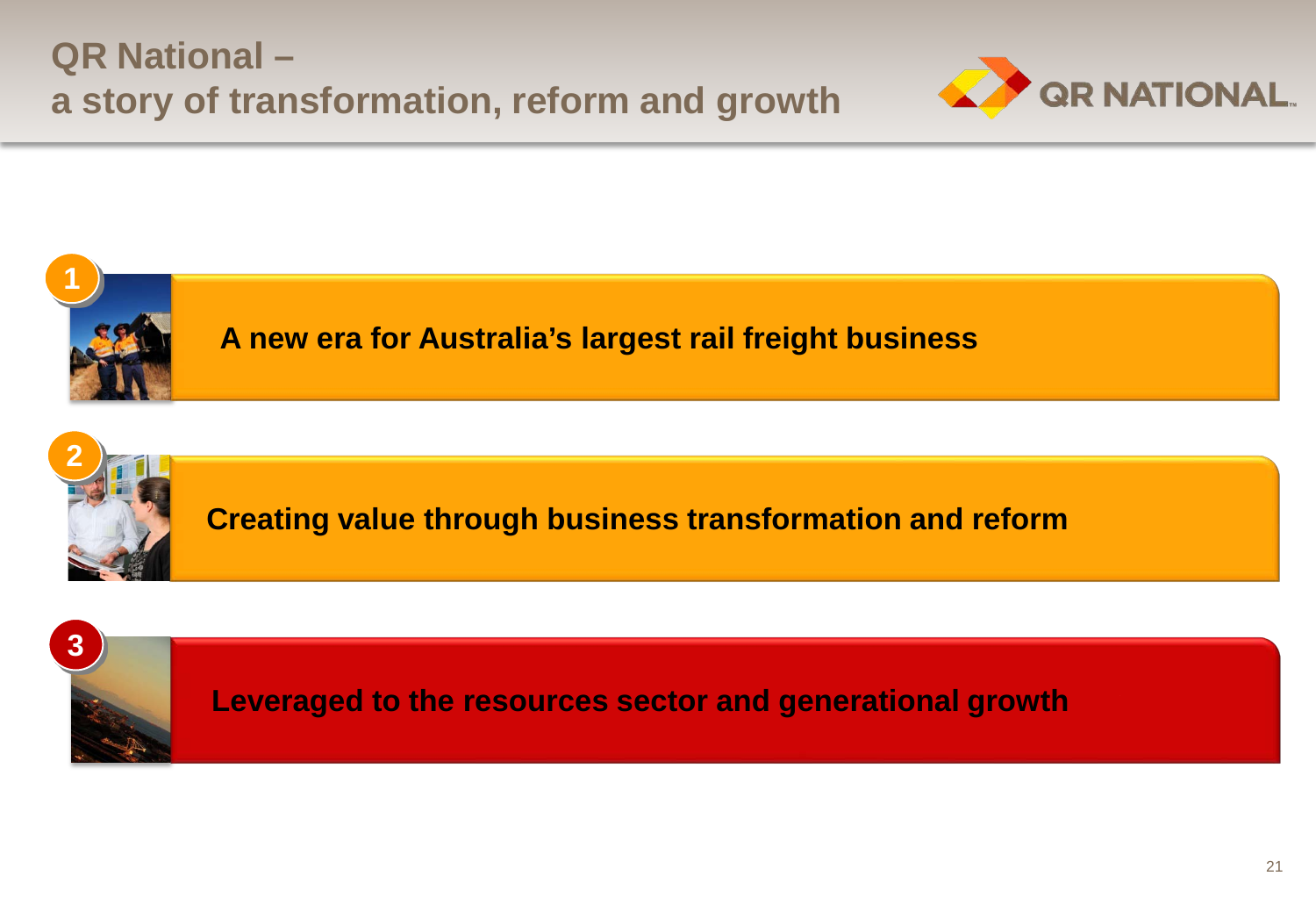### **Highly leveraged to global growth sectors**



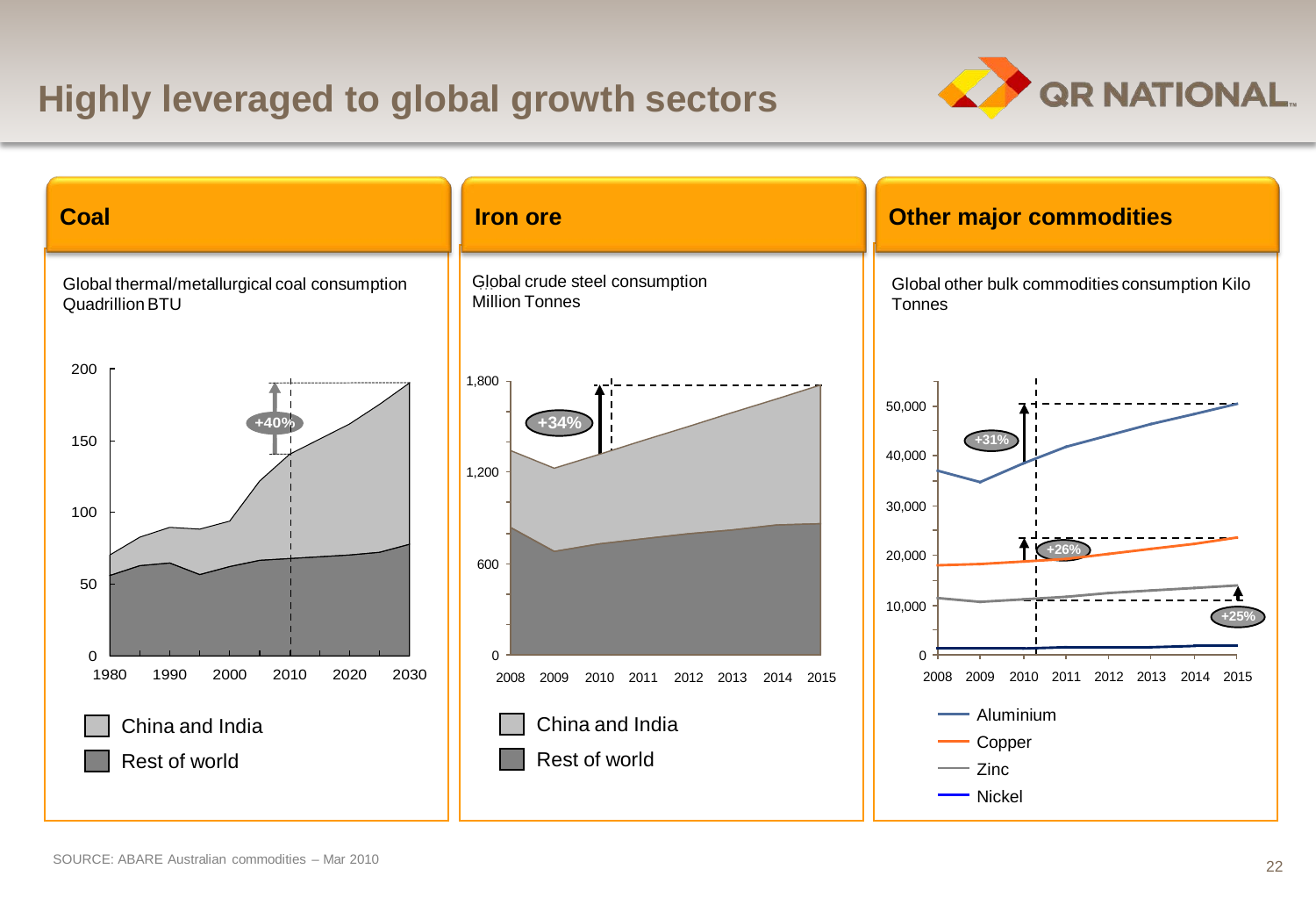#### **Strong demand growth in global coal markets**





Source: Australian Commodities, ABARE, March 2010. The above data is calendar year data

Note: Above data is calendar year data Source: Australian Commodities, ABARE, March 2010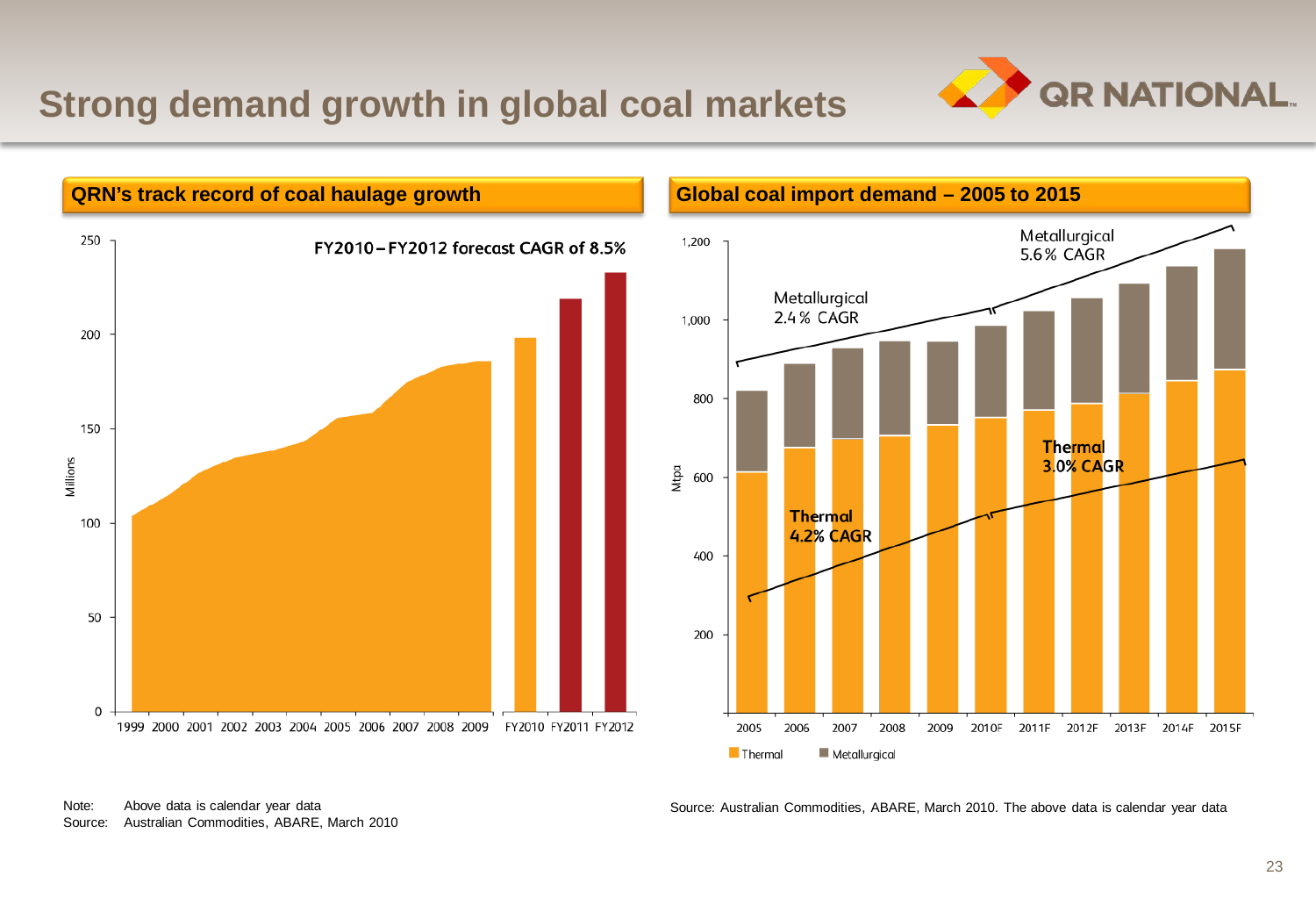#### **Positioned for growing iron ore demand**





Source: Australian Commodities, ABARE, March 2010 The above data is calendar year data

(1) Currently not contestable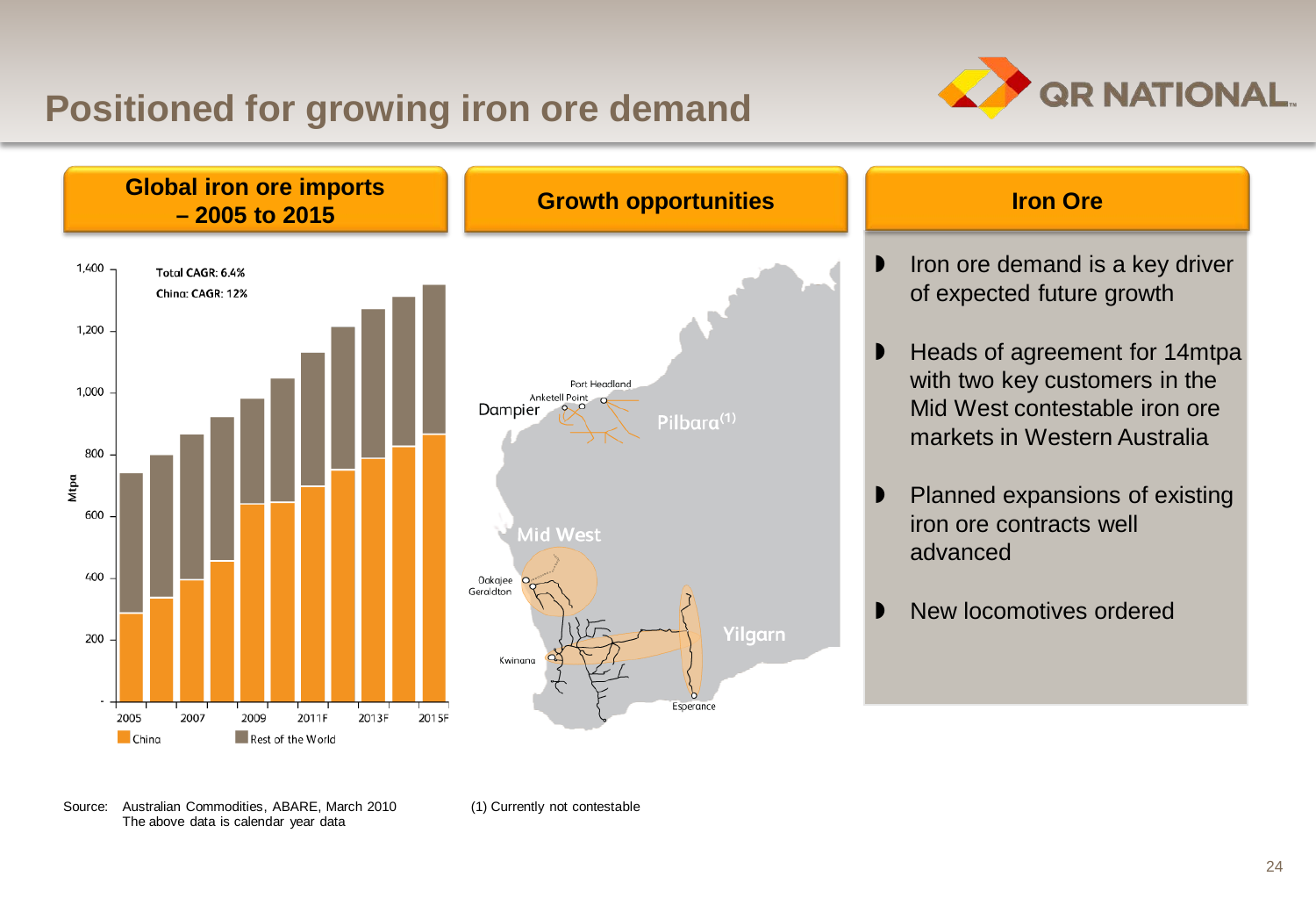#### **DRAFT Australia's freight task expected to double over next 20 years**





**Australia's domestic freight growth, 1961 - 2050**